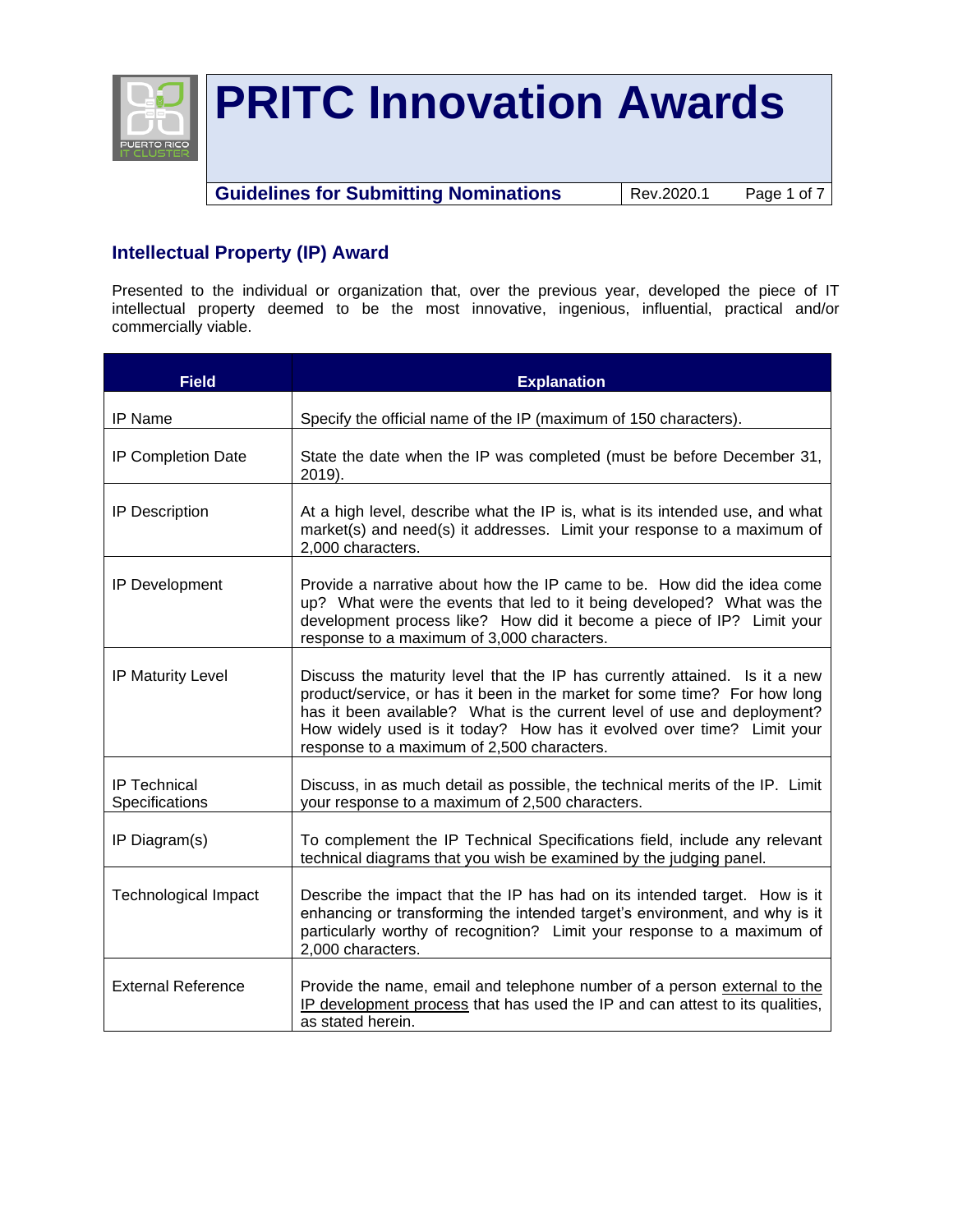

**Guidelines for Submitting Nominations** Rev.2020.1 Page 2 of 7

## **IT Project of the Year**

Presented to the organization that, over the previous year, completed the IT development or deployment project deemed most innovative, technologically elaborate, influential and successful.

| <b>Field</b>                   | <b>Explanation</b>                                                                                                                                                                                                                                                                                                                 |  |
|--------------------------------|------------------------------------------------------------------------------------------------------------------------------------------------------------------------------------------------------------------------------------------------------------------------------------------------------------------------------------|--|
| Project Name                   | Specify the official name of the project (maximum of 150 characters).                                                                                                                                                                                                                                                              |  |
| <b>Project Start Date</b>      | State the date when the project was initiated.                                                                                                                                                                                                                                                                                     |  |
| Project End Date               | State the date when the project was officially completed (must be between<br>January 1, 2019 and December 31, 2019).                                                                                                                                                                                                               |  |
| <b>Project Abstract</b>        | At a high level, describe the project in terms of the need(s) it addressed, the<br>technologies that were developed and/or deployed, and the resulting<br>products. Limit your response to a maximum of 2,500 characters.                                                                                                          |  |
| Project Objective(s)           | State the specific project objectives. Limit your response to a maximum of<br>1,200 characters.                                                                                                                                                                                                                                    |  |
| <b>Project Strategy</b>        | Describe the strategy that was adopted in order to make the project a<br>success. Refer to any type of strategy that had an impact on project<br>success, be it a technological, logistical, managerial, project execution,<br>financial, even a communications strategy. Limit your response to a<br>maximum of 3,000 characters. |  |
| High-Level Project<br>Timeline | Include a high-level timeline diagram illustrating the main aspects of the<br>project schedule, including project tracks, main events and major<br>milestones.                                                                                                                                                                     |  |
| <b>Human Resources</b>         | Specify the total number of full-time and part-time human resources<br>dedicated to making the project a reality, over time. Limit your response to<br>a maximum of 600 characters.                                                                                                                                                |  |
| <b>Technology Resources</b>    | List all the technologies that were utilized during project execution. Be as<br>specific and complete as possible (no maximum).                                                                                                                                                                                                    |  |
| <b>Technology Product</b>      | Describe the technology resulting from the project, in terms of its technical<br>merits. Elaborate on what exactly is the technology, how it is being used,<br>and what makes it particularly innovative. Limit your response to a<br>maximum of 3,000 characters.                                                                 |  |
| <b>Technological Impact</b>    | Describe the impact that the project has had on its intended target. How is<br>it enhancing or transforming the intended target's environment, and why is<br>it particularly worthy of recognition? Limit your response to a maximum of                                                                                            |  |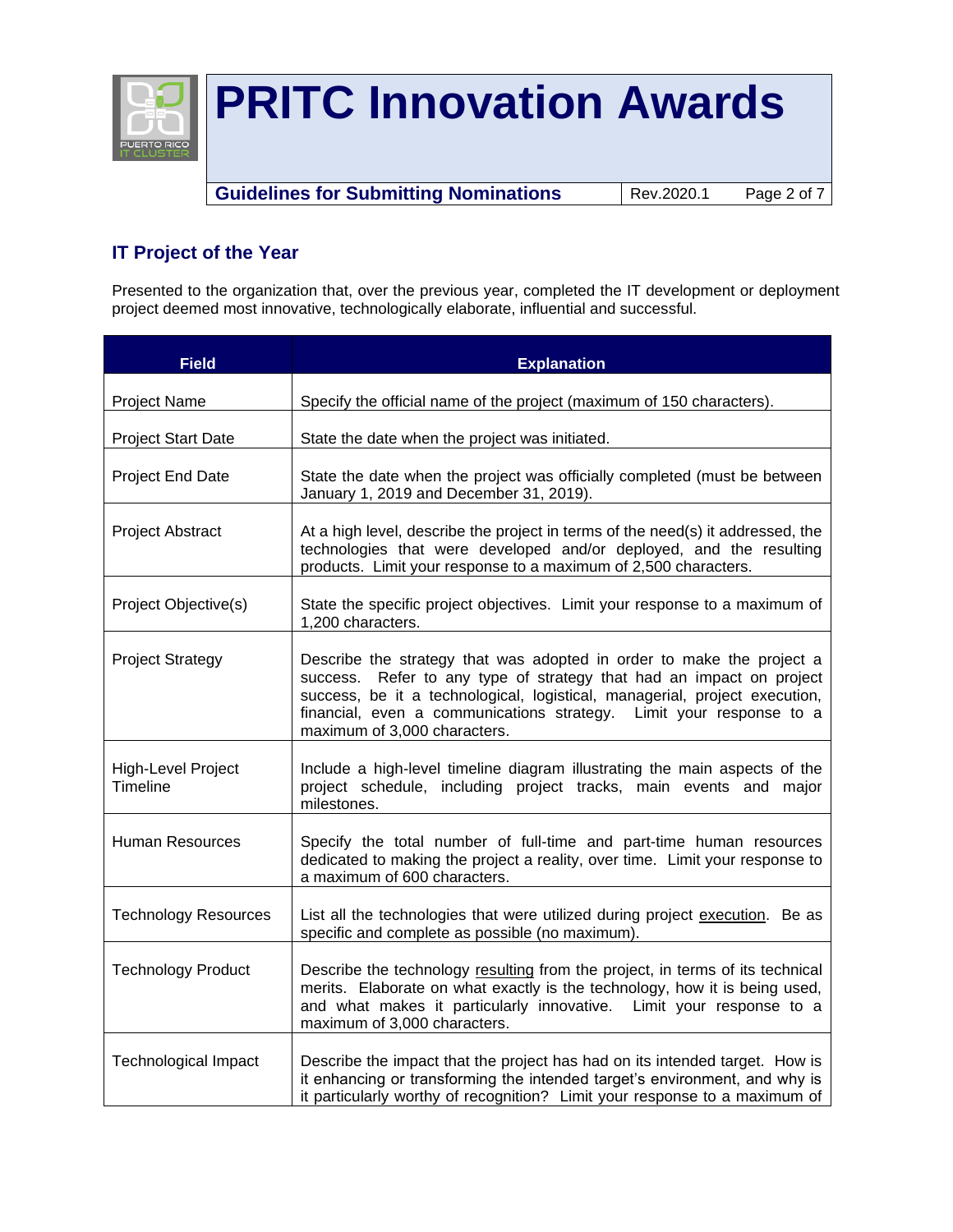

### **Guidelines for Submitting Nominations** Rev.2020.1 Page 3 of 7

|                          | 2.000 characters.                                                                                                                       |
|--------------------------|-----------------------------------------------------------------------------------------------------------------------------------------|
| <b>Project Reference</b> | Provide the name, email and telephone number of a person external to the<br>project that can attest to the representations made herein. |

### **Tech Exporter of the Year**

Presented to the locally based individual or organization that is most successfully engaged in the process of exporting innovative technological products and/or services out of Puerto Rico.

| <b>Field</b>                            | <b>Explanation</b>                                                                                                                                                                                                                                                                                                                                                                                                                                    |  |  |
|-----------------------------------------|-------------------------------------------------------------------------------------------------------------------------------------------------------------------------------------------------------------------------------------------------------------------------------------------------------------------------------------------------------------------------------------------------------------------------------------------------------|--|--|
| <b>Exporter Name</b>                    | Specify the official name of the exporter (maximum of 150 characters).                                                                                                                                                                                                                                                                                                                                                                                |  |  |
| <b>Exporter Description</b>             | Provide a description of the exporter as a business organization (or<br>individual, as applicable). What is the ownership structure (number of<br>owners and percent share in the operation)? What is the nature of the<br>business operation? What are the main lines of business? Limit your<br>response to 2,000 characters.                                                                                                                       |  |  |
| <b>Export Start Date</b>                | State the date when the exporter began exporting products and/or services<br>from Puerto Rico (must be before January 1, 2019).                                                                                                                                                                                                                                                                                                                       |  |  |
| <b>Exporting Activity</b><br>Background | Provide a narrative describing how the exporter began exporting its<br>products/services. Specifically answer the following: What were the events<br>that led to starting an export operation? How was the idea initially<br>approached? What were the main steps that had to be taken? How were<br>the first export activities initiated? How did the operation evolve to what it is<br>today? Limit your response to a maximum of 4,000 characters. |  |  |
| <b>Exporting Obstacles</b>              | Provide a narrative describing the main obstacles faced by the organization<br>as it began to export its products/services, and how they were addressed.<br>Limit your response to a maximum of 2,500 characters.                                                                                                                                                                                                                                     |  |  |
| <b>Export Sales Volume</b>              | In US dollars, state the exporter's total sales volume attributable to<br>exportation of its products/services (for the last completed fiscal year).                                                                                                                                                                                                                                                                                                  |  |  |
| Export<br><b>Products/Services</b>      | Ranked by sales volume, list the top (up to) five products/services that the<br>exporter is currently exporting from Puerto Rico.                                                                                                                                                                                                                                                                                                                     |  |  |
| <b>Export Destinations</b>              | Ranked by sales volume, list the top (up to) five states/countries to which<br>the exporter is currently exporting its products and/or services from Puerto<br>Rico.                                                                                                                                                                                                                                                                                  |  |  |
| <b>Export Plans/Projections</b>         | Discuss the exporter's plans for its export operations. Specifically state the<br>following: What are sales projections for the next fiscal year? What new                                                                                                                                                                                                                                                                                            |  |  |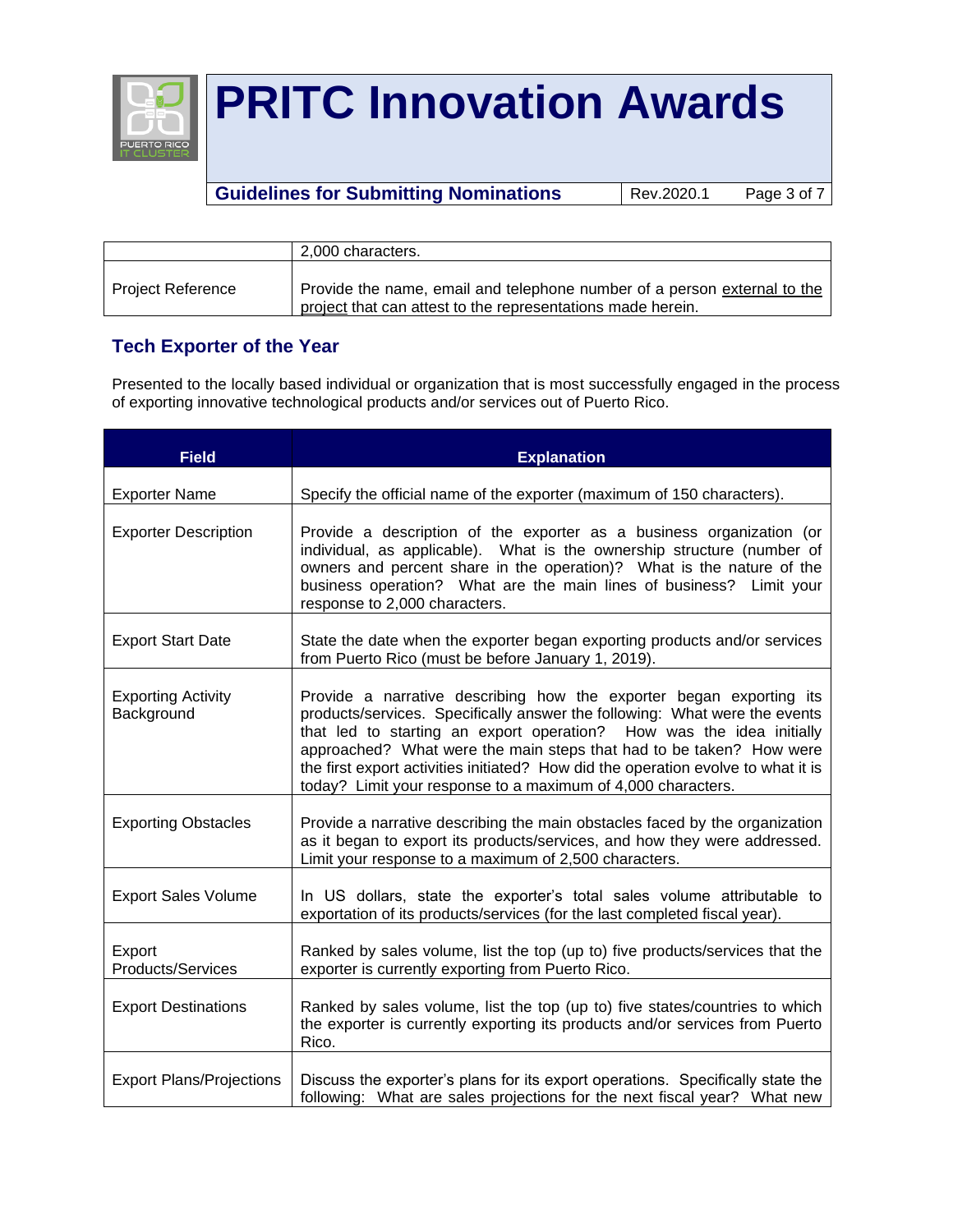

## **Guidelines for Submitting Nominations** Rev.2020.1 Page 4 of 7

|                           | products/services are projected to start exporting during the next fiscal<br>year? What new destinations? What strategies are being put in place in<br>order to fulfill the stated projections? Limit your response to a maximum of |
|---------------------------|-------------------------------------------------------------------------------------------------------------------------------------------------------------------------------------------------------------------------------------|
| <b>External Reference</b> | 3,000 characters.<br>Provide the name, email and telephone number of a person external to the<br>exporter that can attest to the representations made herein.                                                                       |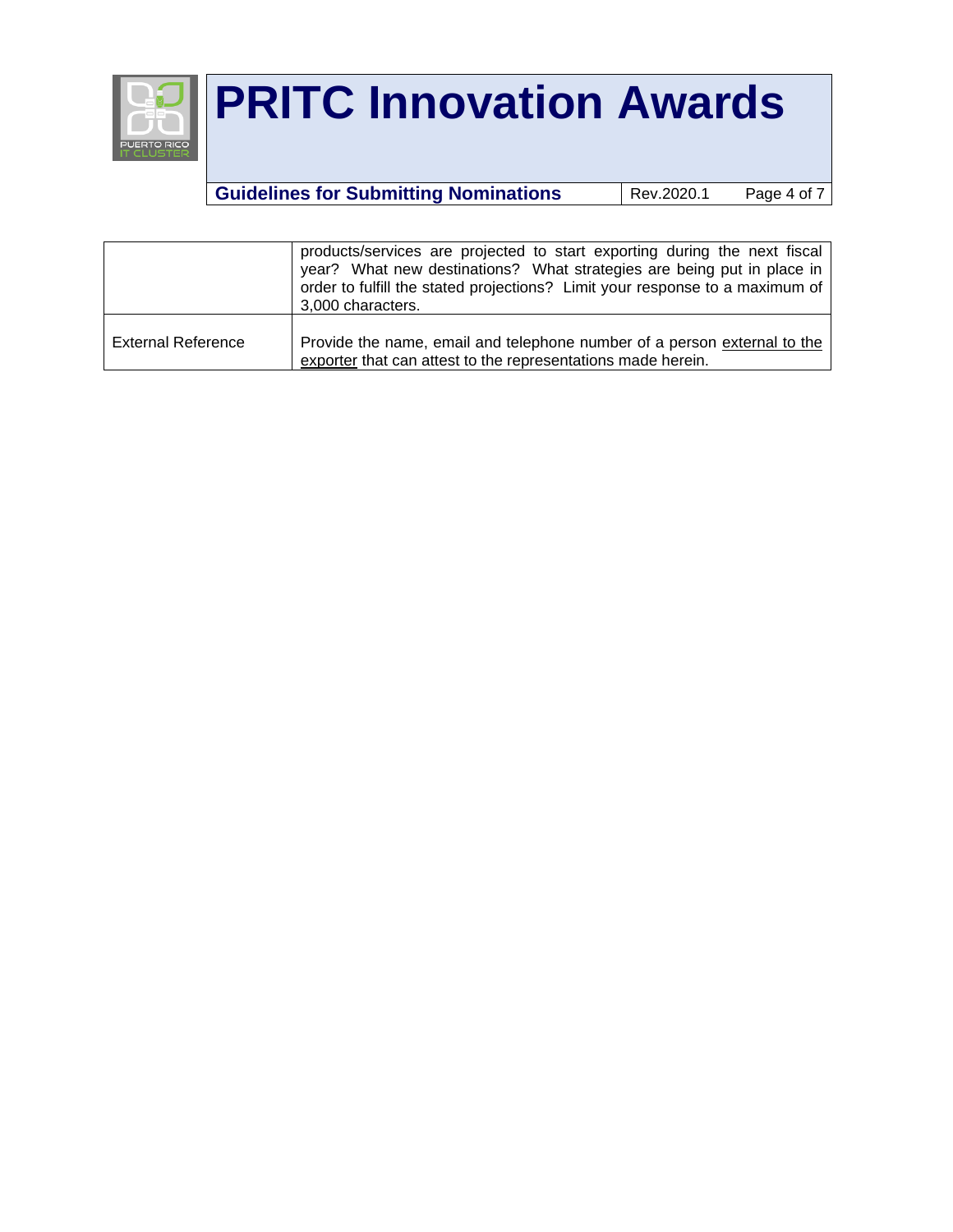

**Guidelines for Submitting Nominations** | Rev.2020.1 Page 5 of 7

## **Tech Startup of the Year**

Presented to the individual or nascent organization that is actively developing or has recently completed development of an IT product, service, process or platform deemed most innovative and with greatest potential for commercial success in the coming years.

| <b>Field</b>                             | <b>Explanation</b>                                                                                                                                                                                                                                                                                                                                                                                                                            |  |  |
|------------------------------------------|-----------------------------------------------------------------------------------------------------------------------------------------------------------------------------------------------------------------------------------------------------------------------------------------------------------------------------------------------------------------------------------------------------------------------------------------------|--|--|
| <b>Startup Name</b>                      | Specify the official name of the startup (maximum of 150 characters).                                                                                                                                                                                                                                                                                                                                                                         |  |  |
| <b>Startup Description</b>               | Provide a description of the startup as an organization (or individual, as<br>applicable). What is the ownership structure (number of owners and<br>percent share in the operation)? What is the intended nature of the<br>business? What are the main lines of business? Limit your response to<br>2,000 characters.                                                                                                                         |  |  |
| <b>Startup Start Date</b>                | State the date when the startup began its operations in Puerto Rico (must<br>be after January 1, 2016).                                                                                                                                                                                                                                                                                                                                       |  |  |
| Startup<br><b>Products/Services</b>      | From a technical standpoint, describe the products/services that are being<br>developed (or have been developed) by the startup. Be as detailed as<br>possible, considering confidentiality considerations. Limit your response to<br>a maximum of 3,000 characters.                                                                                                                                                                          |  |  |
| Startup Diagram(s)                       | To complement the Startup Products/Services field, include any relevant<br>technical diagrams that you wish be examined by the judging panel.                                                                                                                                                                                                                                                                                                 |  |  |
| Startup Background                       | Provide a narrative describing how the startup began. Specifically answer<br>the following: What is the core idea behind launching the startup? Why is it<br>a worthy idea? What is the eventual goal of the startup? Why is it starting<br>up in Puerto Rico? How was the idea of setting up a startup operation<br>initially approached? What were the main steps that were taken? Limit<br>your response to a maximum of 4,000 characters. |  |  |
| <b>Startup Obstacles</b>                 | Provide a narrative describing the main obstacles faced by the startup as it<br>began operations, and what strategies were implemented in order to<br>surpass them. Limit your response to a maximum of 3,000 characters.                                                                                                                                                                                                                     |  |  |
| <b>Startup Current Sales</b><br>Volume   | In US dollars, state the startup's total sales volume (for the last completed<br>fiscal year).                                                                                                                                                                                                                                                                                                                                                |  |  |
| <b>Startup Projected Sales</b><br>Volume | In US dollars, state the startup's total projected sales volume (for the next<br>fiscal year).                                                                                                                                                                                                                                                                                                                                                |  |  |
| Startup<br>Plans/Projections             | Discuss the startup's plans. Specifically state the following: When will (did)<br>the products/services launch to market? What are the planned sales and                                                                                                                                                                                                                                                                                      |  |  |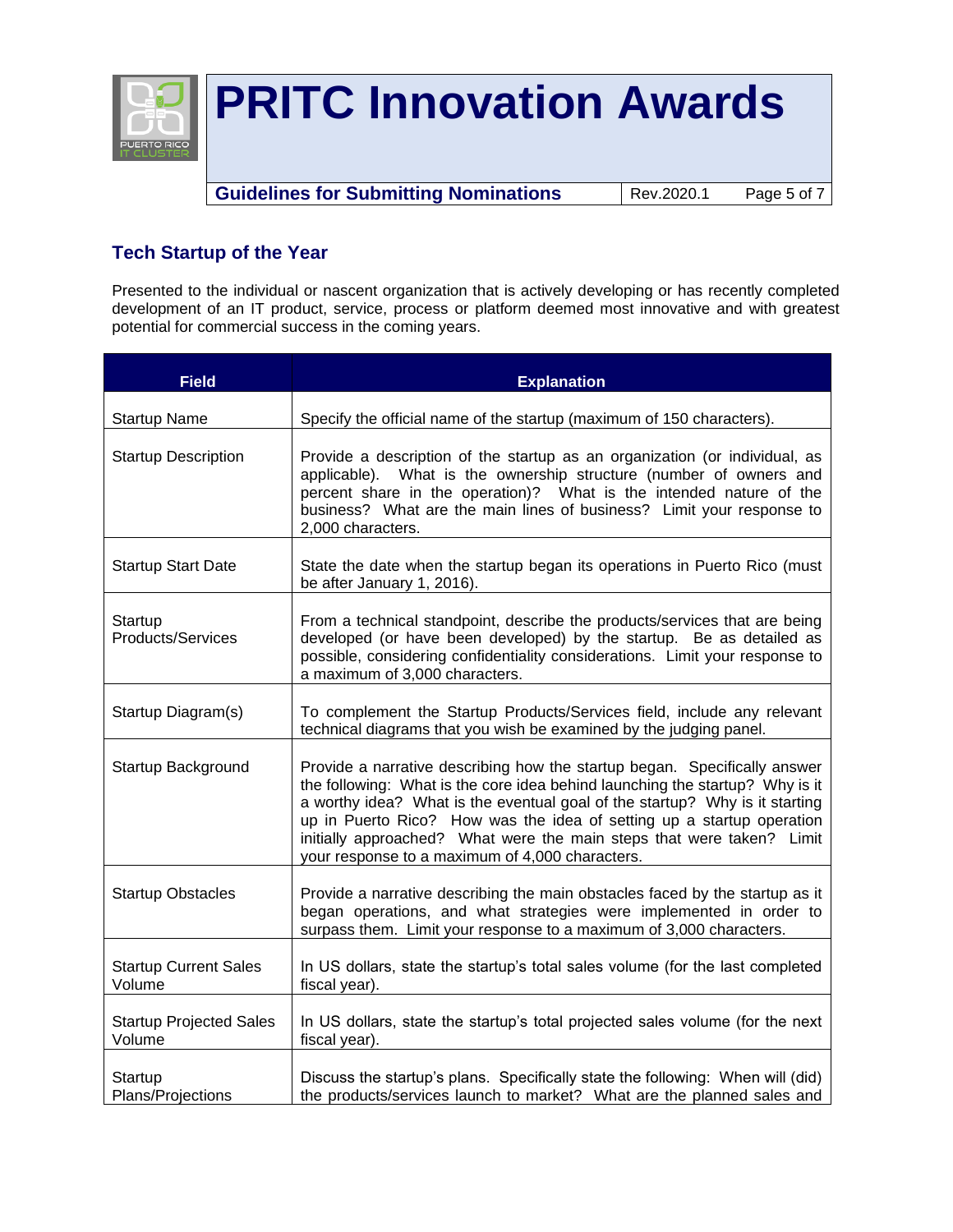

### **Guidelines for Submitting Nominations** | Rev.2020.1 Page 6 of 7

|                    | distribution strategies? What will the startup be doing 12-18 months from<br>today? What is the projected end game for the startup, if any? Limit your<br>response to a maximum of 3,000 characters. |
|--------------------|------------------------------------------------------------------------------------------------------------------------------------------------------------------------------------------------------|
|                    |                                                                                                                                                                                                      |
| External Reference | Provide the name, email and telephone number of a person external to the<br>startup that can attest to the representations made herein.                                                              |

### **Societal Impact Award**

Presented to the locally based individual or organization that, through the use of innovative IT products, services, processes or platforms, has had the most significant positive impact on the advancement and well-being of human society.

| <b>Field</b>                         | <b>Explanation</b>                                                                                                                                                                                                                                                                                                                                                                                                                                                                 |  |  |
|--------------------------------------|------------------------------------------------------------------------------------------------------------------------------------------------------------------------------------------------------------------------------------------------------------------------------------------------------------------------------------------------------------------------------------------------------------------------------------------------------------------------------------|--|--|
| Nominee Name                         | Specify the official name of the nominee (maximum of 150 characters).                                                                                                                                                                                                                                                                                                                                                                                                              |  |  |
| Nominee Description                  | Provide a description of the nominee as an organization (or individual, as<br>applicable). What is the ownership structure (number of owners and<br>percent share in the operation)? What is the intended nature of its<br>activities? What are the main lines of business? Limit your response to<br>2,000 characters.                                                                                                                                                            |  |  |
| Nomination Description               | Provide a detailed description of how the nominee has used innovative IT<br>products, services, processes and/or platforms in order to significantly<br>contribute to the advancement and well-being of human society.<br>Specifically state what is (are) the product(s), service(s), process(es) and/or<br>platform(s) being used, and how they are being utilized. Limit your<br>response to a maximum of 4,000 characters.                                                     |  |  |
| Nomination Impact<br>Argument        | Describe the significant positive impact that has been made upon society<br>by way of the use of the technologies described above. How are they<br>enhancing or transforming society, and why is it particularly worthy of<br>recognition? Provide a convincing argument and delve into the extent to<br>which such use is positively impacting society, and the direct benefits<br>obtained. Limit your response to a maximum of 4,000 characters.                                |  |  |
| <b>Nomination Evolution</b><br>Plans | Discuss the charted evolution plans for the nominee with respect to the use<br>of the product(s), service(s), process(es) and/or platform(s) described<br>above in order to continue impacting society significantly and positively.<br>Will there be new versions? What new features will be included? When<br>are they planned for? What are the issues currently being addressed in<br>order to get to the next level? Limit your response to a maximum of 2,500<br>characters. |  |  |
| <b>External Reference</b>            | Provide the name, email and telephone number of a person external to the                                                                                                                                                                                                                                                                                                                                                                                                           |  |  |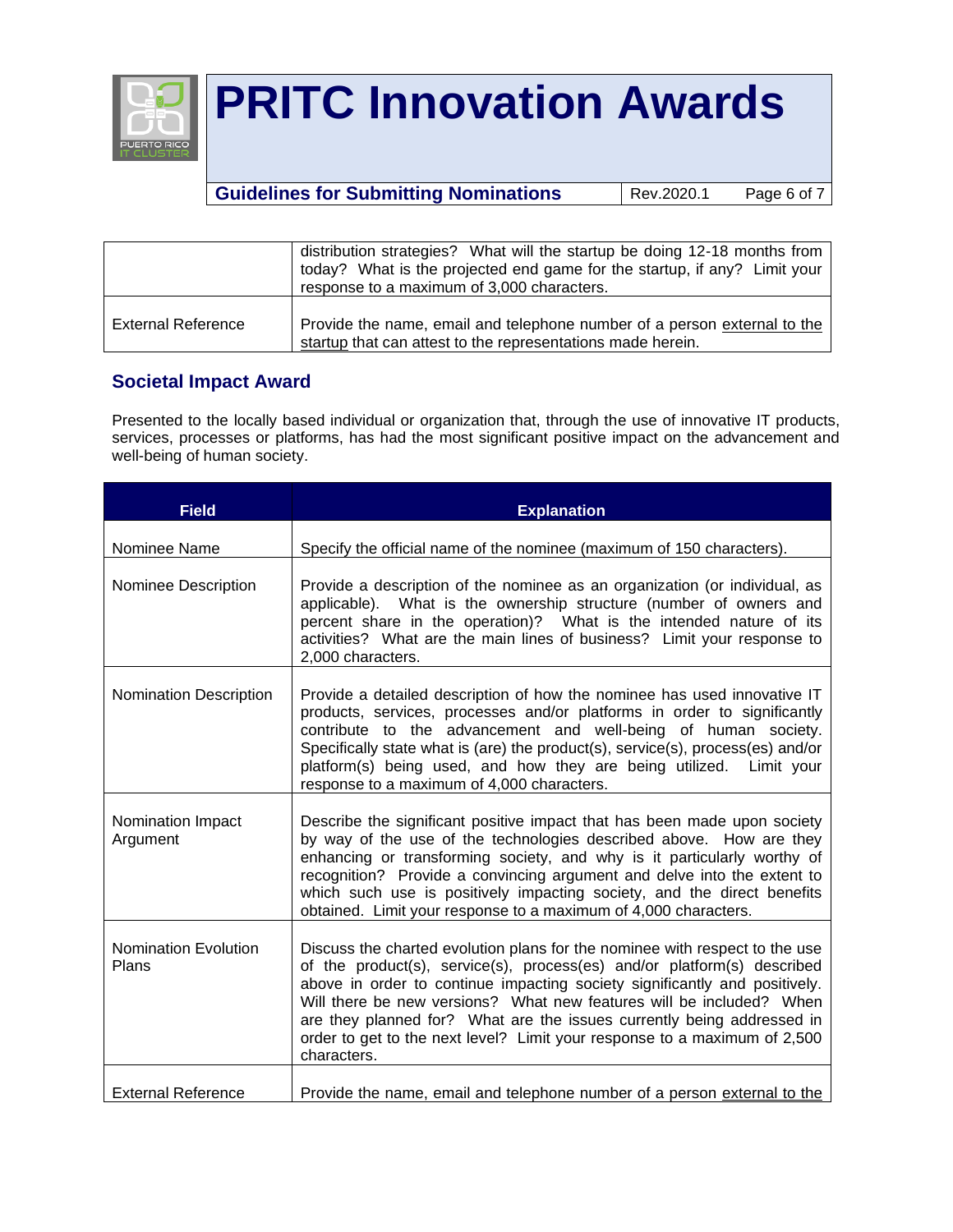

**Guidelines for Submitting Nominations** Rev.2020.1 Page 7 of 7

nominee that can attest to the representations made herein.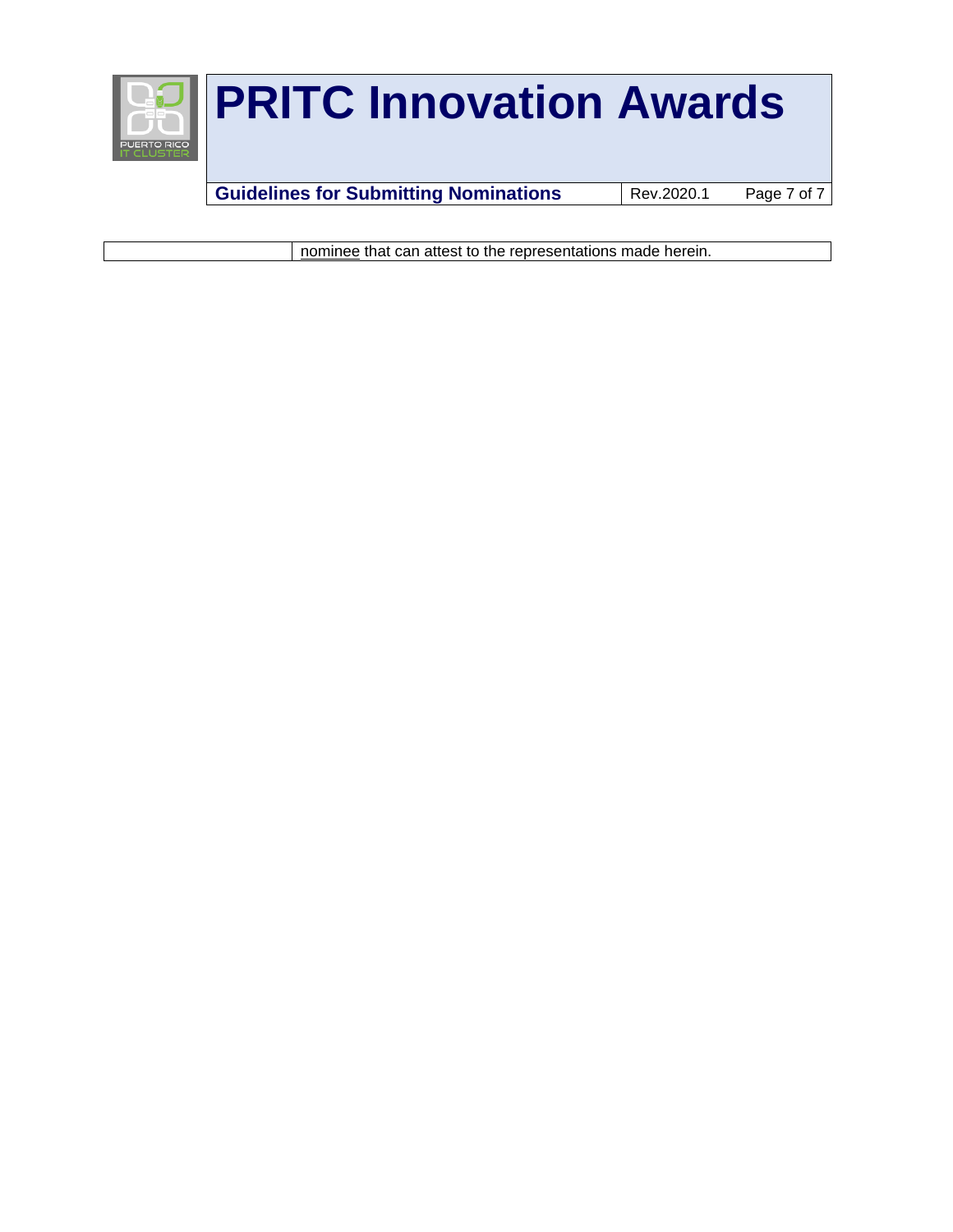

**Conditions of Participation (Official Rules)** | Rev.2020.1 Page 1 of 8

**BINDING AGREEMENT:** AS AN ENTRANT TO **THE PUERTO RICO INFORMATION TECHNOLOGY CLUSTER (PRITC) INNOVATION AWARDS** (HEREINAFTER, THE "**CONTEST**"), YOU CERTIFY TO HAVE READ, UNDERSTOOD AND UNCONDITIONALLY AND WITH NO RECOURSE ACCEPT TO BE BOUND BY THE FOLLOWING *CONDITIONS OF PARTICIPATION* (HEREINAFTER, THE "OFFICIAL RULES"), ACKNOWLEDGING THAT THIS IS A BINDING AGREEMENT BETWEEN YOU (THE ENTRANT) AND PRITC (THE SPONSOR) OF THIS CONTEST.

1. **NOMINATION PERIOD**: The **PRITC Innovation Awards – 2019 Edition** (the "**Contest**") sponsored by PRITC (the "**Sponsor**" or "**PRITC**") with address at 120 Pico Center, STE 102, Condado Ave, San Juan, 00907, opens at 12:01 a.m. Atlantic Time (AT) on February 17, 2020 and ends on March 31, 2020 at 12:00 a.m. midnight AT (the "**Nomination Period**"). All eligible submissions must have been submitted and received within the Nomination Period to be eligible for evaluation. (See Rule 12 for full Contest's Calendar Summary). PRITC's computers shall be the official timekeepers for this Contest.

2. **ELIGIBILITY**: The **PRITC Innovation Awards-2019 Edition** is open to all individuals and organizations satisfying all the following *Eligibility* requirements:

a. **Nomination by an Individual**: Any **Individual** that is 21 years of age or older and a legal resident of Puerto Rico at the time of entry to the Contest (each an "**Entrant**") that has either conducted or plans to conduct in Puerto Rico at least 51% of the research, development or implementation stages related to the individual entrant's submitted nomination to the **PRITC Innovation Awards- 2019 Edition** and whose submission includes a response to all of the required information for the Award Category to which the nomination is being submitted (collectively, a "**Nomination**"). All Nominations by an individual must be submitted by the nominee him/herself as a "**Nomination by Individual**". Note: If the work or project to be nominated has been prepared or created by more than one individual, the submission must be filed as a *Nomination by an Organization* (see below).

b. **Nomination by an Organization**: Any **Organization** (defined as a club, association, partnership, profit or non-profit corporation that at the time of entry is authorized to do business in Puerto Rico and has either conducted or plans to conduct in Puerto Rico at least 51% of the research, development or implementation stages related to the organization's nomination to the **PRITC Innovation Awards- 2019 Edition** and whose submission includes a response to all of the required information for the Award Category to which the nomination is being submitted (collectively, a "**Nomination**"). All Nominations by an Organization must be submitted by the Organization's authorized representative solely on behalf of the Organization and as a "**Nomination by an Organization**." A nomination may not be submitted jointly as a Nomination by Individual and Nomination by an Organization.

c. **Non-eligible Individuals or Organizations**: Organizations or Individuals with representation in the **PRITC** Board of Directors or the independent judges' panel, or the immediate family members of such representatives (defined as spouses, parents, siblings, children and each of their respective spouses) are not eligible to enter a nomination in the **PRITC Innovation Awards-2019 Edition**.

d. Nominations by an Individual and Nominations by an Organization shall compete side by side within any Award Category to which they are submitted.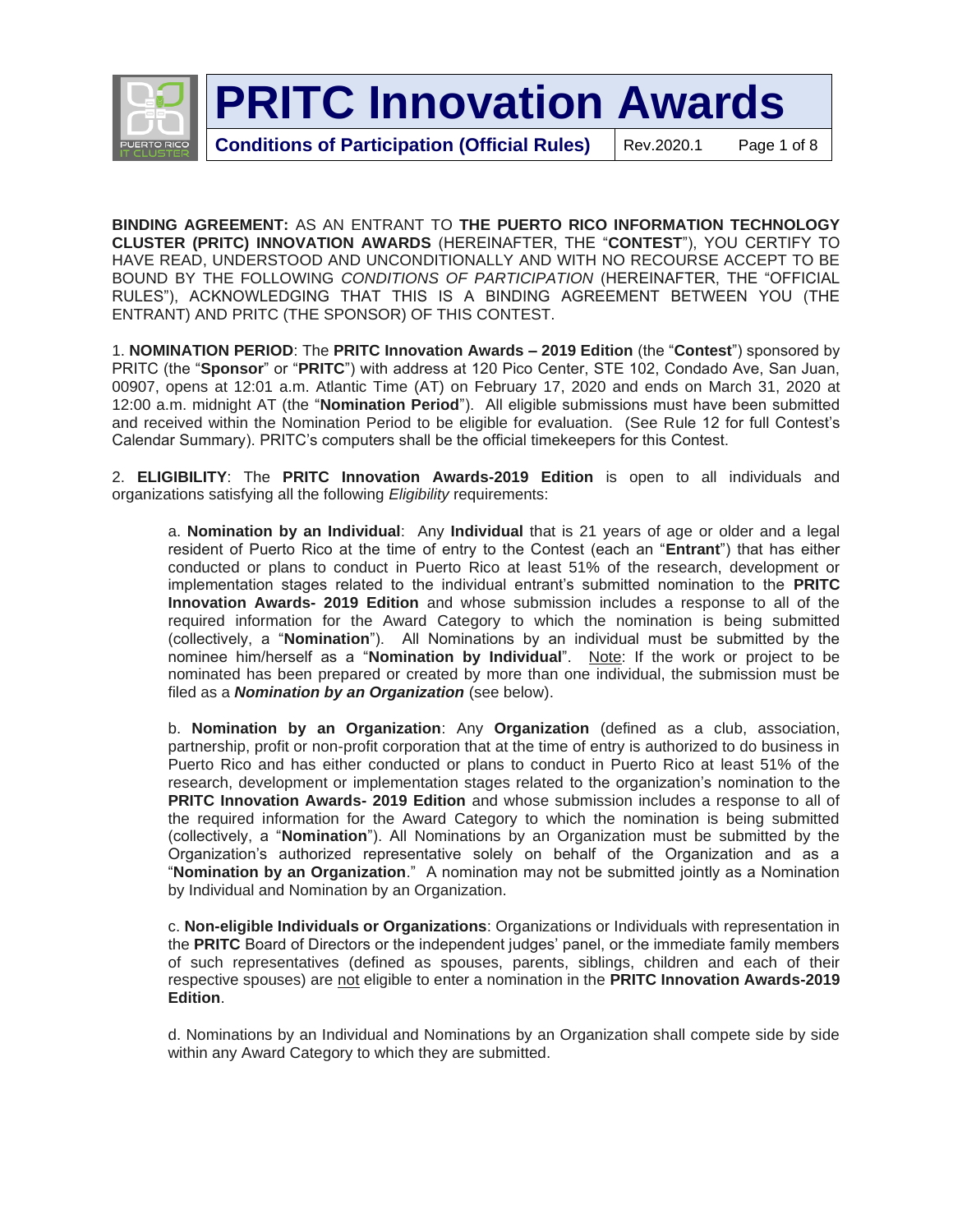

3. **AWARD CATEGORIES**: The **PRITC Innovation Awards-2019 Edition** will recognize the Individual or Organization Entrant with the top score as determined by an independent judging panel appointed by the Sponsor for each of the following Award Categories:

#### **1. Intellectual Property Award**

Presented to the individual or organization that, over the previous year, developed the piece of IT intellectual property deemed to be the most innovative, ingenious, influential, practical and/or commercially viable.

#### **2. IT Project of the Year**

Presented to the organization that, over the previous year, completed the IT development or deployment project deemed most innovative, technologically elaborate, influential and successful.

### **3. Tech Exporter of the Year**

Presented to the locally based individual or organization that is most successfully engaged in the process of exporting innovative technological products and/or services out of Puerto Rico.

#### **4. Tech Startup of the Year**

Presented to the individual or nascent organization that is actively developing or has recently completed development of an IT product, service, process or platform deemed most innovative and with greatest potential for commercial success in the coming years.

#### **5. Societal Impact Award**

Presented to the locally based individual or organization that, through the use of innovative IT products, services, processes or platforms, has had the most significant positive impact on the advancement and well-being of human society.

#### 4. **HOW TO SUBMIT A NOMINATION/ REQUIRED ENTRY FEE**:

(a) **Submission Website**: Each of the above stated Award Categories has a set of specific Submission Requirements (the "Guidelines") available at [www.puertoricoisit.com](http://www.puertoricoisit.com/) (the "PRITC Website"). All nominations must be submitted in English language and must strictly comply with content and format requirements laid out in the Guidelines, which may or may not require the attaching and submitting of additional evidentiary documents depending on the selected Award Category. **The Guidelines (linked herein) are made an integral part of these Conditions of Participation-Official Rules as if their content were included herein and are referred to collectively as the "Conditions of Participation" and/or "Official Rules" for all purposes related to this Contest.** You may download a copy of both the Conditions of Participation and the Guidelines for careful perusal, but note that all nomination submissions must be performed by: **(i)** completing all required fields in the Submit a Nomination form online (and subsequent screens),; **(ii)** Identifying the Award Category to which the nomination is being submitted (collectively, (i) through (ii), the "**Entry**") and **(iv)** timely submitting the Entry through the PRITC Website to be received within the Nomination Period (collectively, "**Minimum Entry Requirements**"). Entries submitted/received after the Nomination Period has elapsed or by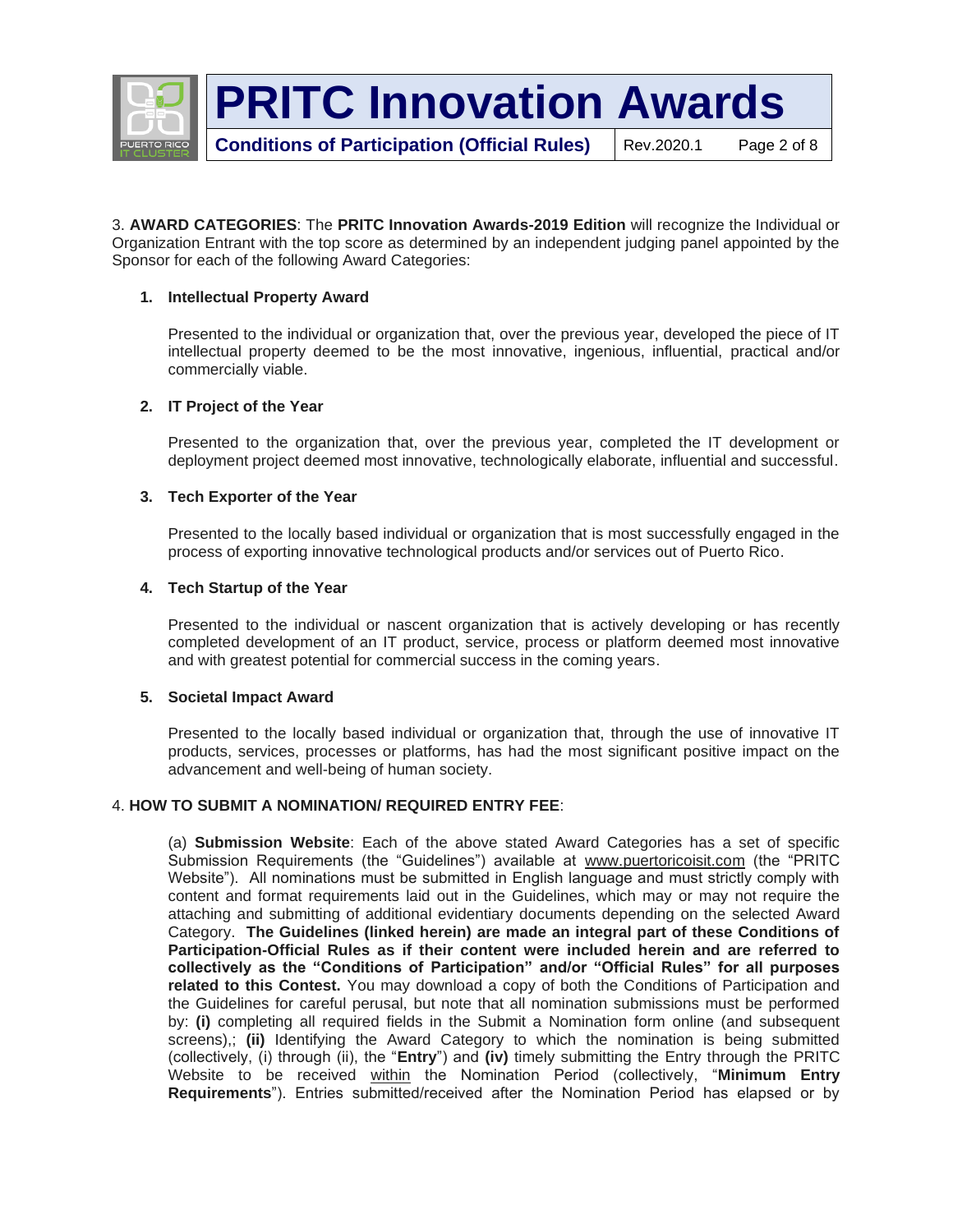

**Conditions of Participation (Official Rules)** | Rev.2020.1 Page 3 of 8

means other than through the PRITC Website, shall not be considered for evaluation by Judges and shall be deemed void and null.

(b) **Multiple Entries/ Entry Limits**: An Entry must be submitted either as a Nomination by an Individual or a Nomination by an Organization but never as both. Any given eligible Individual or Organization may submit more than one nomination to this Contest (up to a maximum of three (3) separate and distinct nominations per each Award Category) and each by filing a separate Entry within the Nomination Period. Any given eligible Individual or Organization may submit a single project to compete in more than one Award Category, provided each Entry content is adapted to comply with each Award Category Submission Requirements, as per the Guidelines, and the total entries do not exceed the maximum limit of three (3) Entries total per Award Category. To submit nominations to multiple Award Categories, a separate and distinct Entry must be prepared and submitted online for each, within the Nomination Period.

(c) **No-Confidentiality**: All submissions become the property of the Sponsor. Submissions may be acknowledged (although Sponsor is under no obligation to so do) but will not be returned. Entrants acknowledge that all submissions to the Contest are made without expectation of privacy or confidentiality and Sponsor or Judges make no guarantee or representation that submissions shall be treated as proprietary, private or confidential. Any and all proprietary or confidential information regarding your project that you do not wish to be made public, must not be submitted to this Contest along with your Nomination or discussed with any involved party.

(d) **Withdrawal of Nominations**: Nominations may be withdrawn on or before March 31, 2020. Withdrawn nominations may not be submitted again within the Nomination Period.

(e) **Entry expenses**: Organizations and individuals submitting a nomination shall do so entirely at their own expense, and shall have no recourse towards PRITC or its Board of Directors or the independent judges' panel for the purposes of recovering any related costs.

5. **EVALUATION PROCESS**: The Evaluation Process of all submissions will be conducted in a two-stage manner:

**(a) Initial Evaluation of Minimum Requirements by the Board**: The initial stage of evaluation has the purpose of identifying Entrant's compliance with both Eligibility and the Minimum Entry Requirements (as described at Rules 2 and 4(a) above) and shall be conducted by a separate panel (the "Validation Panel") appointed by the PRITC Board of Directors (the "**Board**"). The Validation Panel may require the filing of additional documentation to evidence eligibility requirements in a manner sufficient to satisfy potential inquiries in such regard, such as without implying limitation, Entrant's evidence of age and current residence in Puerto Rico or Organization's legal status, formation or incorporation, evidence of authorization to do business in Puerto Rico, evidence of authorship, copyright and trademark documentation from nominee and any collaborator and sworn statement or declarations (as may be applicable to each Entrant) and will progressively notify pertinent candidates of any situations of nonconformance with Eligibility and/or the Minimum Entry Requirements, specify any available remediation alternatives and due dates for remedial action. Such contact shall occur exclusively through the applicable PRITC official email, [validation@pritc.org.](mailto:validation@pritc.org) Entrants not meeting the Eligibility and Minimum Entry Requirements, including incomplete submissions, within the Validation Panel's prescribed deadline will be disqualified from further consideration, at the Validation Panel's sole discretion, and officially notified accordingly. Entrant acknowledges and agrees that the decisions made by the Validation Panel in all such respect are final, binding and un-appealable. Upon submission of a nomination to this Contest, a nominee explicitly surrenders any rights or legal recourses to challenge the determination of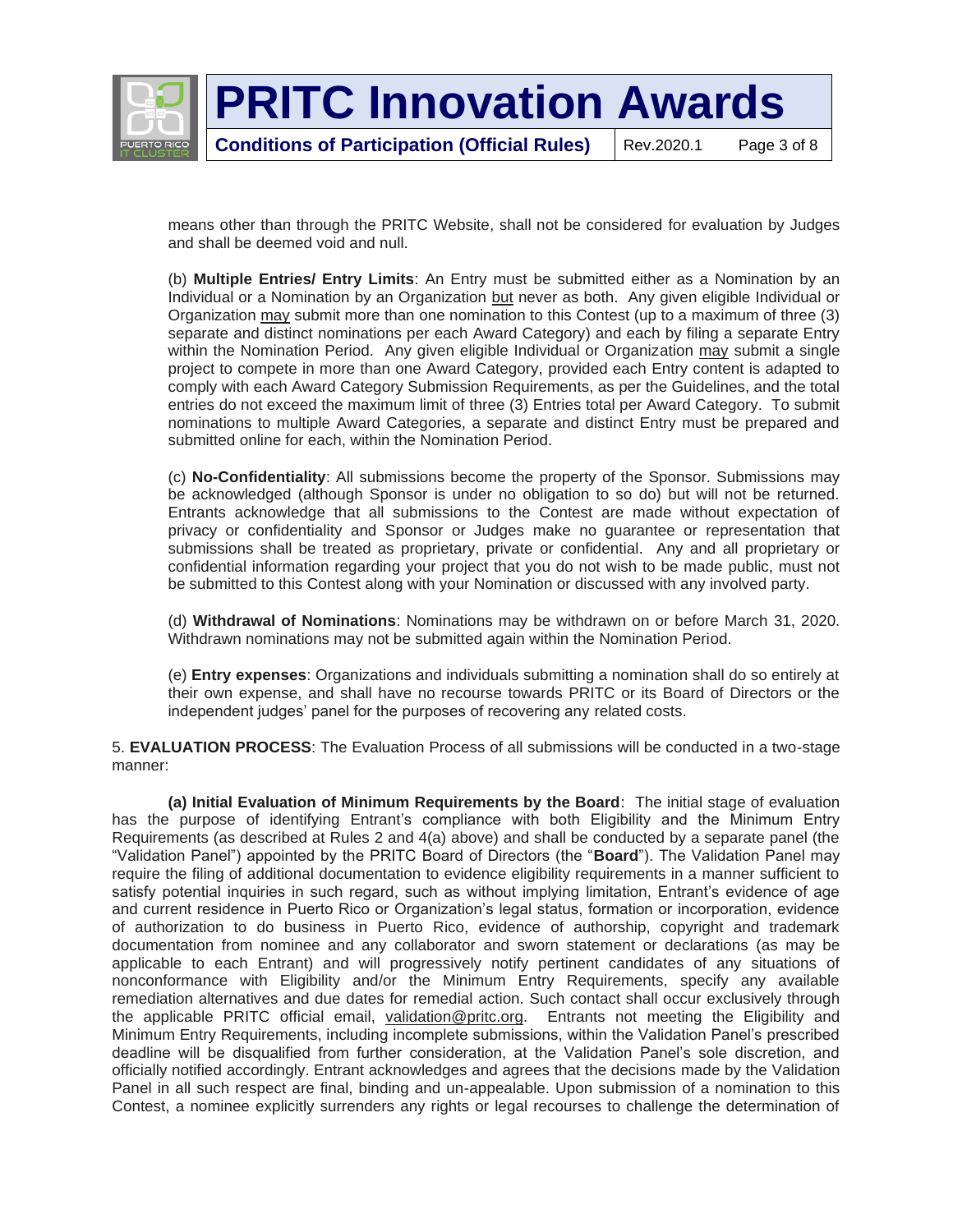

**Conditions of Participation (Official Rules)** | Rev.2020.1 Page 4 of 8

the Validation Panel. This initial requirements and eligibility validation process is set occur on or about first week of **April 2020**.

(b) **Independent Judging Panel**: On or about **April 6, 2020**, an independent panel of judges (the "Judging Panel") designated by PRITC will receive all relevant documentation corresponding to the Entries that successfully cleared the initial Minimum Entry Requirements and eligibility validation process. Once Entries are transferred to the Judging Panel, no allegiances or further communication regarding Entries' content shall be established between any judge and the PRITC Board of Directors, or any of its members until Judging Panel's final determination has been made. Based on the materials provided, and following its evaluation criteria, the Judging Panel will evaluate each Entry. Throughout said evaluation process, the Judging Panel shall have the right, but not the obligation, to contact any nominees to confirm or request any additional information it deems appropriate or convenient, in its sole discretion, in order to further evaluate the corresponding nomination, a condition with which Entrant is expected to comply. Nominees are expected to comply with the panel's request within the timeframe established by the panel. Failure to timely comply with the panel's request, regardless of the reason, shall constitute grounds for disqualification from any potential Award. Only the independent judges' panel shall have the power to disqualify a nominee for such reason. Any such communications may be conducted in writing from the Judging Panel's official email [judgespanel@pritc.org](mailto:judgespanel@pritc.org) to Entrant's email provided with the Entry but may also entail, at Panel's sole discretion, an appointment with Individual Entrant or Organization Entrant's appointed representative for an interview with one or more members of the Judging Panel. Any and all new information provided by Nominees to judges shall be governed by these Conditions of Participation and become integral part of the Entry for all purposes established in these rules. The Judging Panel reserves the right to move an Entry to another Award Category from that in which the Entry was originally nominated, based on Entry content and any pertinent supporting information, at panel's sole discretion. Important: Under no circumstances shall nominees initiate contact with any of the members of the independent Judging Panel regarding any matters related to the Award evaluation process. No unsolicited correspondence shall be made to any member of the Judging Panel by any Entrant. Failure to comply with this condition, regardless of justification, shall constitute grounds for disqualification from any and all of the Awards for which the nominee submitted a nomination. Only the independent judges' panel shall have the power to disqualify a nominee for such reason. By the beginning of **May 2020**, the panel will make a final determination of an award winner for each Award Category among both the Nominations by Individuals and Nominations by Organizations combined, and will submit a confidential communiqué to the **PRITC** Board of Directors notifying the Judging Panel's determination. The PRITC Board of Directors does not have any authority or visibility over the final determination of any Award Winners. Entrants acknowledge and agree that all decisions made by the Judging Panel shall be deemed final, binding and non-appealable. Upon submission of a nomination to this Contest, a nominee explicitly surrenders any rights or legal recourses to challenge the determination of the judges.

6. **AWARDS/ AWARDS CEREMONY**: Winning a PRITC Innovation Award shall be considered a highly regarded recognition of merits within the Puerto Rico IT industry. While PRITC may deliver hardware to represent and symbolize each of the Awards, no material or cash prizes will be awarded in the **PRITC Innovation Awards-2019 Edition.** Contest Award Winners will be privately and officially notified by PRITC personally and in writing, and are required to maintain such notice confidential until the official Award Ceremony. Award Winners may be required to fulfill a sworn Liability and Publicity Release for themselves and any winner representative to attend the Award Ceremony. In **May 8, 2020**, a special ceremony (the "**Award Ceremony**") will be held for the Award Winners during the **2020 CIO & IT Leadership Conference**, where the **PRITC** Board of Directors will announce the award recipients and publicly recognize their accomplishment. Award Winners shall each receive one (1) courtesy guest ticket to the **2020 CIO & IT Leadership Conference** and shall, as a condition to prize award, be required to make a personal appearance or send a representative to receive the Award on behalf of the Award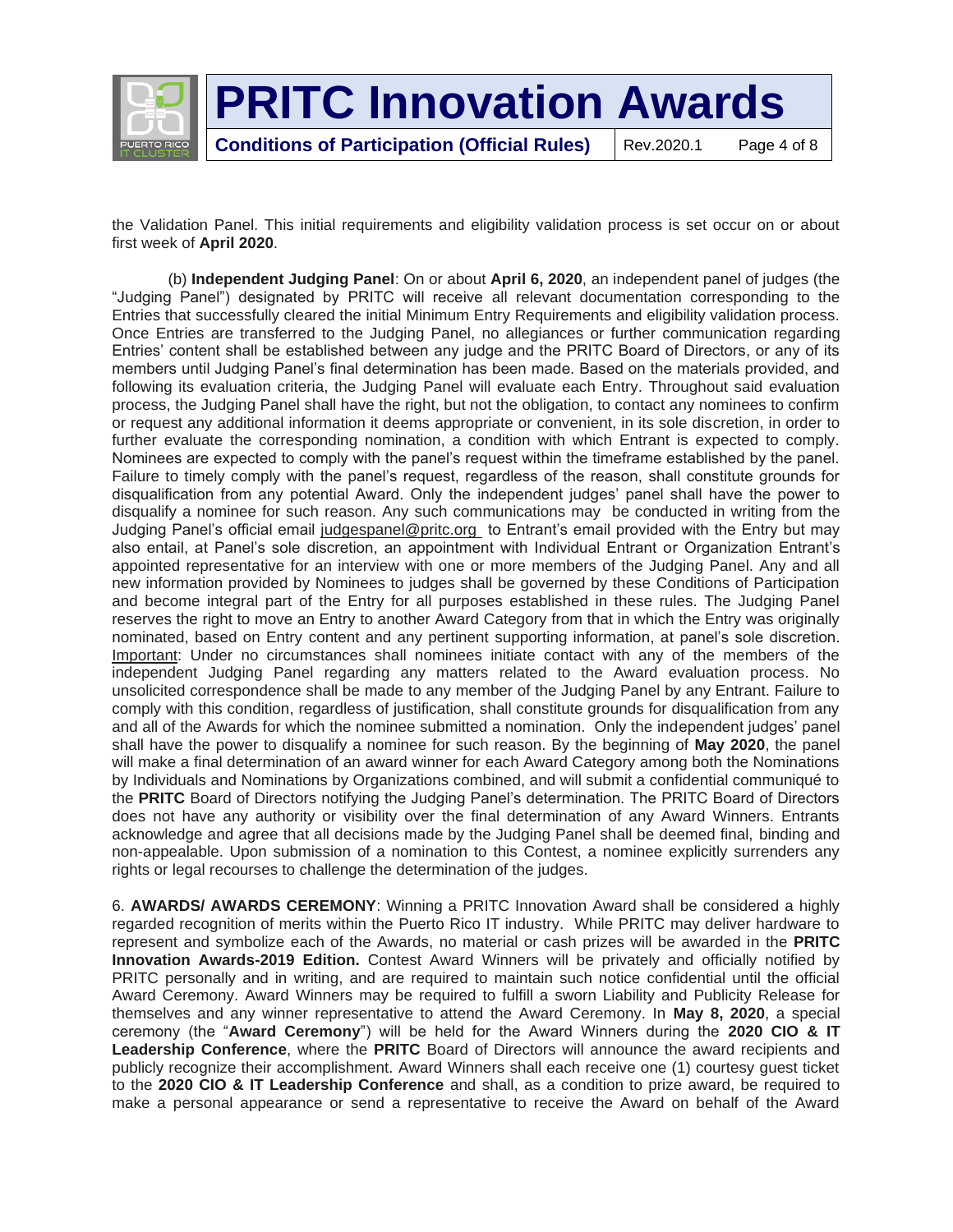

**Conditions of Participation (Official Rules)** | Rev.2020.1 Page 5 of 8

Winner on such occasion. Award Winner or its representative may be requested to give a short address at the Award Ceremony or separate private and/or public interviews, including press and digital media, in relation to their winning project and prize award, as well as participate in one or more photo shoots and related media promotions regarding the PRITC Innovation Awards and winner's recognition for their accomplishment, without any additional compensation to Entrant or Winner. Award Winners (and any representative on their behalf) agree to execute a written general Liability and Publicity Release prior to the receipt of any award, as may be requested by the PRITC. General public announcement of Award Winners shall be made by the PRITC in the PRITC Website and other media designated by PRITC.

7. **PUBLICITY RIGHTS**: By participating in this Contest, Entrant acknowledges and consents permission to the Sponsor, its parent and affiliate entities, and those agents designated by these, to use Entrant's and/or Award Winner's name and last name, address (town, PR), photos, interviews, quotes, likeness and relation to this Contest and/or Prize Award recognition for any and all promotional, public relations, advertising and other commercial purposes, at Sponsor's sole determination and discretion, worldwide, with no time or geographical restrictions, without prior notice, right of review or approval or additional compensation.

8. **SPONSOR'S RIGHTS REGARDING ENTRIES AND SPONSOR'S CREATIONS**: Entrant acknowledges and agrees that Entries--including all contents supplementing Entries provided by Entrant at any stage of the Contest (collectively, "**Entry**") as well as any and all written, graphic, photographic, audio, audio-visual contents prepared or produced by Sponsor in relation to such Entries, this Contest, any nominees or the award winners and any Content related event, including the Award Ceremony (collectively, "**Sponsor Content"**) are the sole property of Sponsor and agree that any such *Entry and Sponsor Content* may be edited, reproduced in whole or in part, in excerpts and/ or in combination with other content, translated, published, distributed, publicly or privately displayed, performed and communicated, disposed of, archived and used in perpetuity, for Sponsor's editorial and news purposes, commercial, promotional, advertising and any other purposes worldwide, without time or geographic limitations, including the posting or recurrent or permanent postings in Sponsor affiliated digital forums, social media platforms and websites, the PRITC Website and any other Sponsor related or selected media, with or without attribution obligations to nominee or winner and winner's agents and representatives, without any payment or compensation to Entrants.

9. **ENTRANTS' REPRESENTATIONS**: By submitting an Entry to this Contest, the Entrant (on its behalf, if an *Entry by an Individual* or on its behalf and that of the Organization, if an *Entry by an Organization*) CERTIFIES as follows:

(a) That Entrant has read, understood and unconditionally accepts the Conditions of Participation/Official Rules of this Contest and to be bound by all determinations made by the Board and the Judging Panel, in all respects which shall be final, binding and conclusive;

(b) That the **Entry** submitted by an Individual to this Contest has been prepared exclusively by such individual, which consents to the use of said **Entry** as well as any **Sponsor Content** (as the terms are defined at Rule 8 above) for the purposes described in these Official Rules; and furthermore that the underlying work described within the Entry submitted as a nomination to this Contest (hereinafter referred to as the **"Work**") is the result of the submitting individual's own creativity and authorship; has not been copied or otherwise plagiarized, in whole or in part, from any other person (natural or legal); is not the subject of any threatened or actual litigation or claim by any third party or of any kind; does not violate or infringe upon nor has the risk to infringe, any third party rights, such as without implying limitation, contractual, extra-contractual, copyright, trademark/trade dress, privacy, publicity rights or other intellectual pecuniary property and moral rights, including portrayal in false light and wrongful attribution;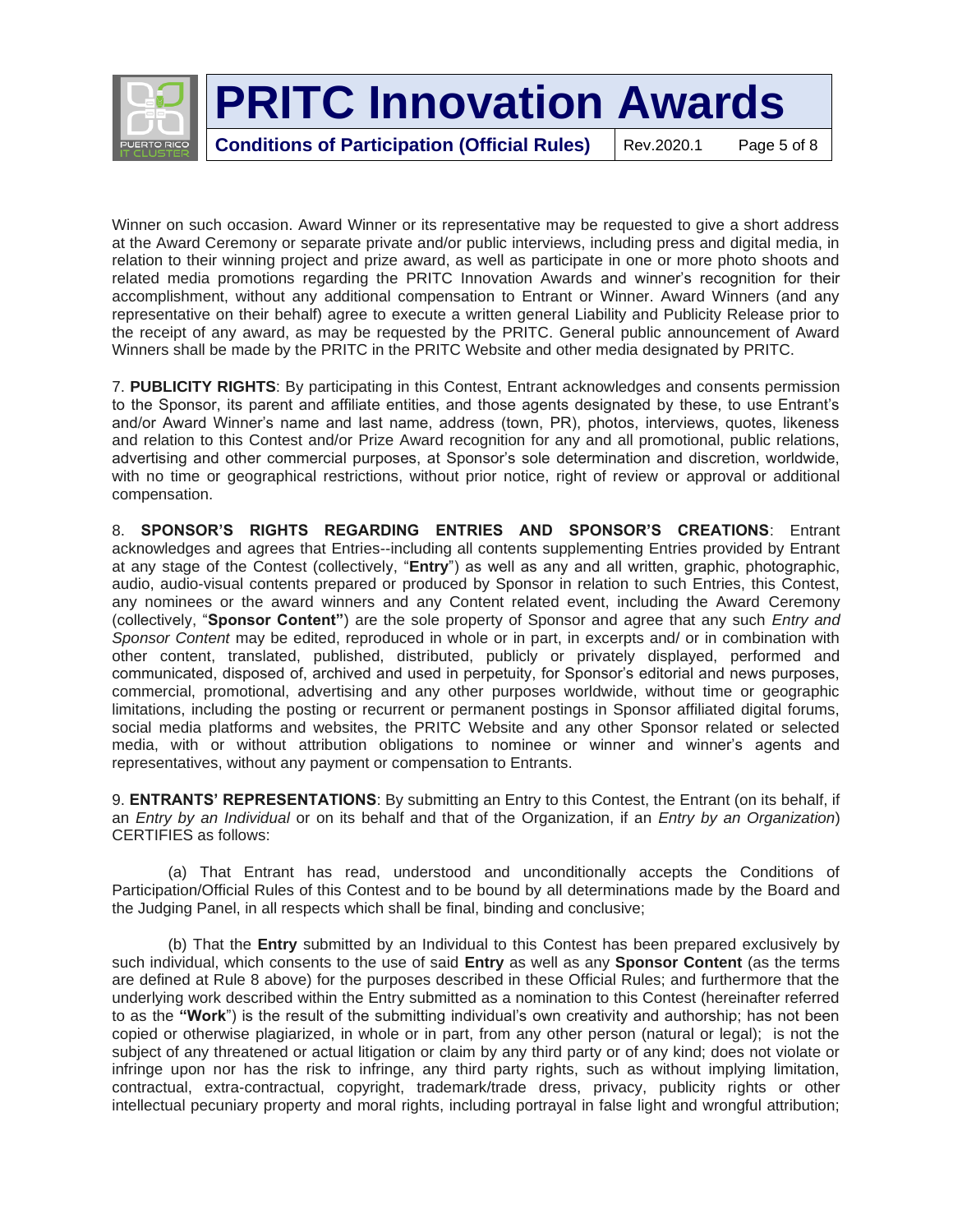

and the submission of an Entry based on such work is not derogatory, defamatory or libelous, does not constitute a breach of contract with any third party and does not otherwise violate any applicable local, federal or international laws or third party rights.

(c) That the **Entry** submitted by an Organization to this Contest has been prepared exclusively by such Organization, its personnel and/or a contractor(s) as work for hire for such Organization and that the Organization (as well as any individual appearing on behalf of the Organization) consents to the use of said **Entry** as well as any **Sponsor Content** (as the terms are defined at Rule 8 above) for the purposes described in these Official Rules; and furthermore that the underlying work described within the Entry submitted as a nomination to this Contest is the result of the Organization's, is owned exclusively by the Organization, was prepared within the Organization or as work made for hire for the Organization; has not been copied or otherwise plagiarized, in whole or in part, from any other person (natural or legal); is not the subject of any threatened or actual litigation or claim by any third party (individual or entity); does not violate or infringe upon not has the risk to infringe, any third party rights, such as without implying limitation, contractual, extra-contractual, copyright, trademark/trade dress, privacy, publicity rights or other intellectual pecuniary property and moral rights, including portrayal in false light and wrongful attribution; and the submission of an Entry based on such work is not derogatory, defamatory or libelous, does not constitute a breach of contract with any third party and does not otherwise violate any applicable local, federal or international laws or third party rights.

(d) That all information and statements contained in and with the Entry (as defined at Rule 8) is true and correct and Entrant has not and pledges not to provide any information or document that may be false, inaccurate or misleading, as well as comport at all times relevant to this Contest and Contest events and Award Ceremony (as applicable) in a courteous and sportsmanlike manner, procuring not to disparage persons or organizations associated with Sponsor or competing individuals or Organizations in this Contest, any which conduct shall be grounds for disqualification from any potential award in this Contest.

(e) By submitting an Entry to this Contest, Entrant agrees to indemnify and hold the Sponsor, its parent company, affiliates, subsidiaries, the Judging Panel (including any additional judges, if any) and their respective members, employees, contractors and agents, and the organizations that they may represent, from and against any and all third party claims, actions, proceedings or actions of any kind, of any and all damages, liabilities, costs and expenses in relation to or arising from any breach or alleged breach of Entrant's warranties, representations and agreements under these Conditions of Participation/ Official Rules. Entrants agree that any breach of warranties, representations and agreements by Entrant or any Award Winner in this Contest shall result in the disqualification from any potential award or return to PRITC of any award, plus payment by the Entrant to the PRITC of any costs related to any remedial actions, including the cost of any public relations or corrective publications, related thereto.

10. **RELEASE OF LIABILITY**: Entrants and Award Winners agree to release and hold the Sponsor, its parent company, affiliates, subsidiaries, the Judging Panel (including additional judges, if any) and their respective members, employees, contractors and agents, and the organizations that they represent (collectively, "**CONTEST ENTITIES**"), from and against any and all liability, actions and claims of any nature and kind whatsoever for injuries, losses and damages to person (including death and disability related claims) or property which may be suffered in connection with preparing, creating, submitting or defending an Entry or while participating in or transferring to and from any activity or event related to this Contest, the receipt of recognition or public announcement of entrant's name and address (city, PR) or its relation to any Project, Nomination, Entry or Award, as well as from any error including typographical errors, unintended errors in attribution or lack thereof, or for any cause of action by entrant (or any member, employee, contractor or agent of Entrant) based on publicity, defamation or invasion of privacy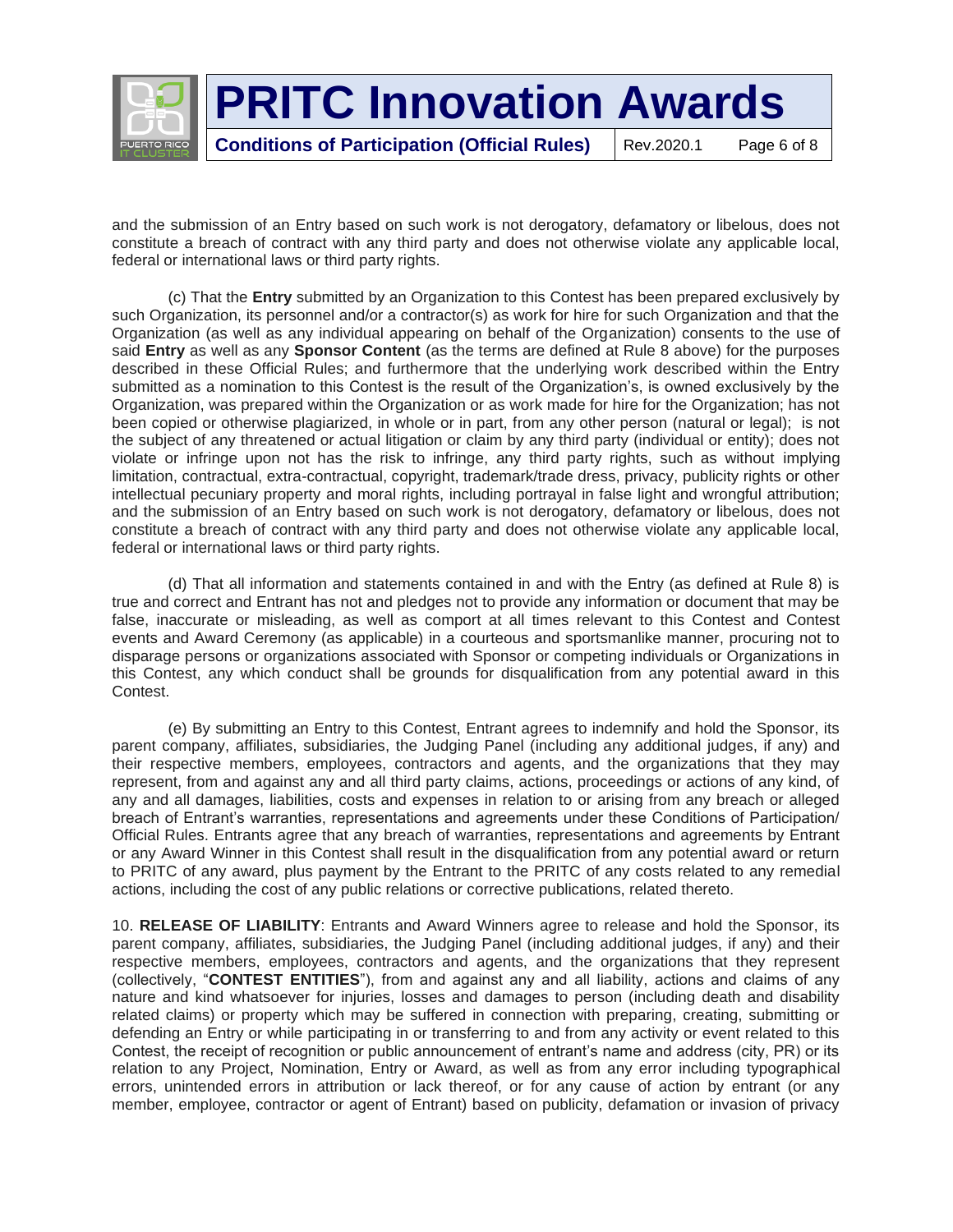

**Conditions of Participation (Official Rules)** | Rev.2020.1 Page 7 of 8

rights or based on any other rights granted to Sponsor or the Contest Entities in this Contest. Entrants agree that the Sponsor and Contest Entities are not responsible and shall not be made liable for any damage to any computer equipment or system resulting from participation in, accessing or downloading information in connection with the Contest or the PRITC Website or PRITC controlled digital forums, including social media platforms; or for any technical, hardware, software, online, email or telephone malfunctions of any kind, loss of power or connections that may temporarily or permanently hamper receipt of nominations or communications; lost or unavailable network connections, or incorrect, inaccurate, failed, incomplete, garbled, late or delayed electronic communications/ entry caused by the Entrant or Entrant's agent or by any of the equipment or programming associated with or utilized with the Contest (including failing links); any human unintended error which may occur in the receipt or administration of Entries or force majeure circumstances beyond Contest Entities' control, such as without implying limitation, weather and other natural causes, loss of utilities and other public services, loss of communications or transportation services, hacking, civil unrest of any kind and government action. Any attempt by any individual or entity (collectively, "person") to deliberately undermine the legitimate operation of the Contest shall be deemed a violation of criminal and civil law, and, should such an attempt be made, Sponsor reserves the right to seek damages from any such person to the fullest extent permitted by law. Sponsor reserves the right to cancel or modify this Contest for any reason, including (without implying limitation) if, for any given reason, the Contest is not capable of running as planned, including infection by computer virus, bugs, tampering, unauthorized intervention, fraud, technical failures, or any other causes beyond the control of the Sponsor which corrupt, impair or affect the administration, integrity, security, fairness or proper conduct of the Contest. If such cancelation occurs, Sponsor reserves the right to determine the Award Winners from the pool of eligible Entries submitted for competition prior to such cancellation, based on the evaluation criteria established in the Award Category Submission Requirements. Contest Entities also reserve the right to eliminate any Award Category in this **PRITC Innovation Awards-2019 Edition** if the Judging Panel determines, in its sole discretion, that there are not sufficient nominees for such Award Category or none fully comply with the submission requirements or evaluation criteria in a manner that merit any award within said Award Category. Entrants acknowledge and agree that Sponsor's failure to enforce any term of these Conditions of Participation - Official Rules shall not constitute a waiver of that provision.

11. **MISCELANEOUS**: In the event of a dispute as to the identity of an Entrant/Nominee, the authorization by Entrant (Individual or Organization) to submit any Entry to this Contest or doubts, disputes or claims in regard to authorship of the underlying nomination submitted as part of the Entry, the PRITC and/or the Judging Panel shall have the right in their sole discretion, to automatically declare the Entry null and disqualify the Entry and/or Entrant from further participation in this Contest, without any obligation to Entrant, alleged Entrant or any third party. All issues and questions concerning the construction, validity, interpretation and enforceability of these Official Rules, or the rights and obligations of the Entrant, Sponsor and Contest Entities in connection with the Contest, shall be governed by, and construed in accordance with, the laws of the Commonwealth of Puerto Rico (without giving effect to any choice of law or conflict of law rules of Puerto Rico or otherwise that may cause the application of the laws of any other jurisdiction other than the Commonwealth of Puerto Rico). Entrants unconditionally agree to resolve any dispute amicably and individually, without resort to any form of class action, and exclusively in the courts of **San Juan, Puerto Rico** and that any and all claims, judgments and awards shall be limited to actual out-of-pocket costs evidenced to have been incurred in entering this contest but in no event attorneys or expert fees and waive any right to claim or obtain punitive, incidental or consequential damages or any other damages (other than actual out-of-pocket expenses) or to have any such damages multiplied or otherwise increased.

12. **CALENDAR SUMMARY**: For your convenience, the following table establishes the dates when all events related to the **PRITC Innovation Awards-2019 Edition** are scheduled to occur: